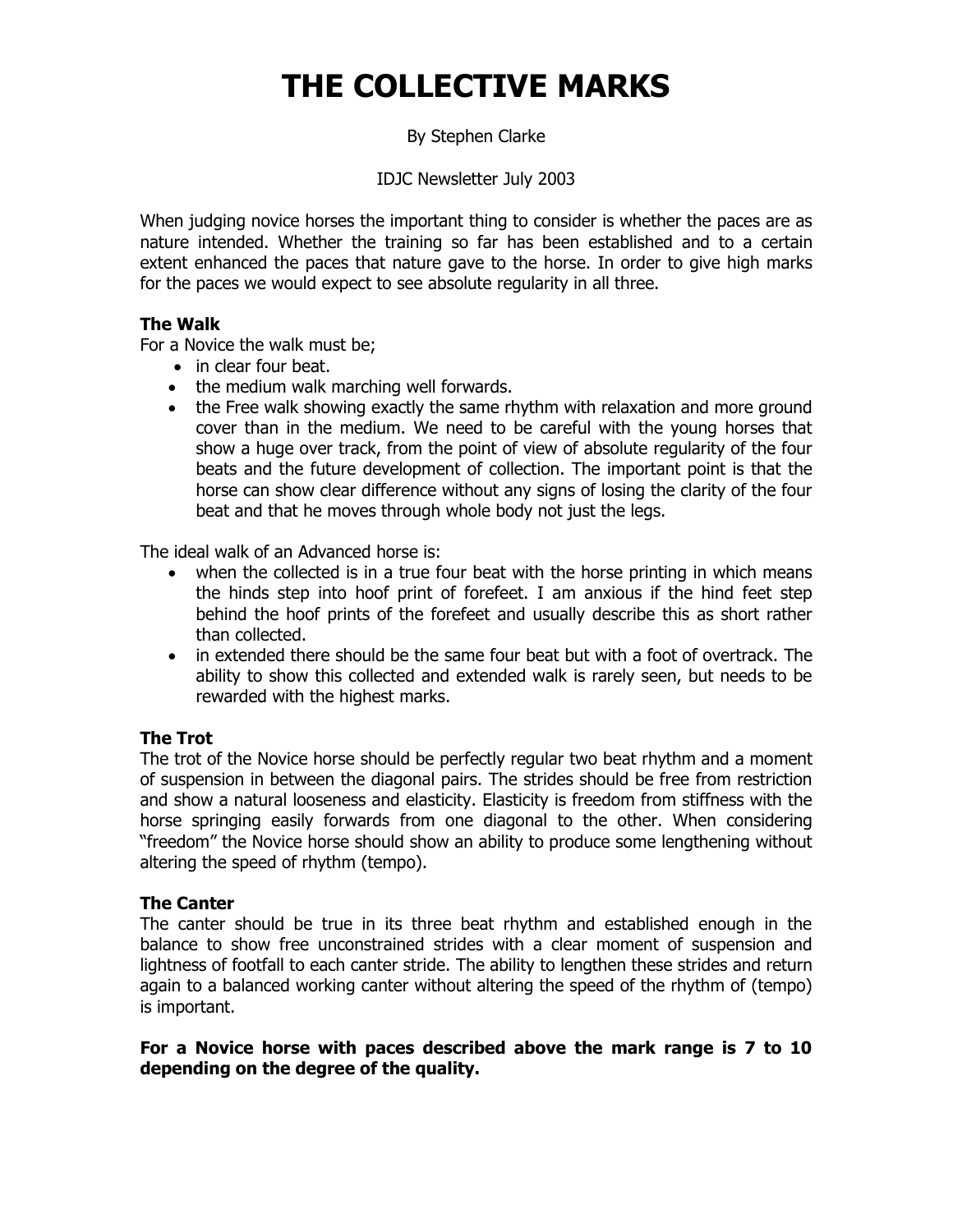### **To Give a Poor Mark**

Unfortunately, even at Novice level, incorrect training leads to detrimental results on the horse's natural paces. This normally results in stiffness and restriction within the paces. Sometimes it goes as far as disturbing the true rhythm. Often the walk is the first pace to suffer from this, losing the clarity of the four beat, even to the point of moving in pure lateral pairs.

The trot often suffers from a lack of correct training by becoming dull and earthbound, and losing the ability to cover the ground cover in the way nature intended. Often a horse with that sort of trot when asked to lengthen only runs or hurries forwards rather than springing off the ground and making bigger strides. If this lack of correct training continues the result of restriction and lack of suppleness often leads to irregularity. The result of poor training in the canter often leads to a loss of clear three time beat, causing the diagonal pair of legs to separate so the horse ends up appearing to move in an earthbound, laboured canter, showing virtually a four beat rhythm with a very short moment of suspension.

If any of the three paces show the tendencies described it would be difficult to give higher than a six. Depending on the severity of the described symptoms the marks could end up in the insufficient range.

### **The Advanced Horse**

Through the systematic development of collection the advanced horse will show enhanced quality to the natural paces. Through the increased engagement of hind legs and lightness of the shoulders the paces will appear lighter and freer. Through the development of impulsion they will show more cadence and expression. It is only through true development of collection that breathtaking extensions can be produced correctly

The important thing to consider about an advanced horse's paces, is not only the absolute regularity but to have the feeling that the horse is moving in an uphill direction with light and mobile shoulders.

This is what one is looking for to give 8s 9s and 10s for the Paces mark.

### **Fairly Good Paces**

An Advanced horse that achieves a 7 for its paces will be absolutely regular and show clear differences within the paces but will not have the same lightness and elasticity of the quality described above.

### **Satisfactory Paces**

6 applies to a horse that is somewhat limited within its correct paces or perhaps has an extremely good trot and canter but a lack of clarity of the four beat in the walk. Bear in mind if the loss of regularity is only momentary it could be considered more of a submission problem.

#### **Poor Marks**

5s and below apply to horses that though their training demonstrate stiff earthbound paces that lack freedom and expression. Usually because of those problems the horse ends up losing the clear four beat walk and three beat canter.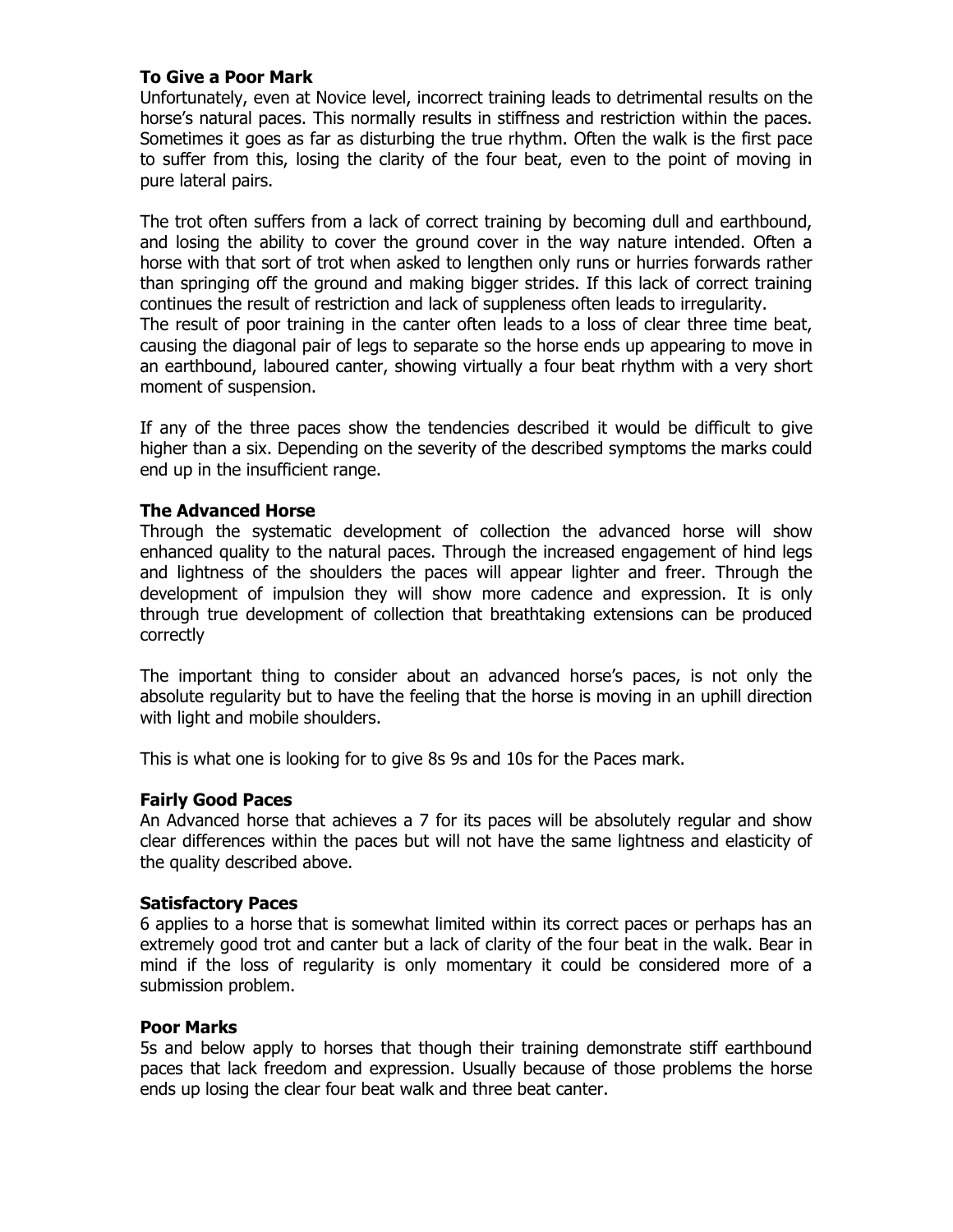# **IMPULSION AND SUBMISSION**

### **The Link**

The impulsion and submission are linked unequivocally because the more impulsion you ask for the more submission needed.

Impulsion can only be developed 'through' a supple and straight horse that is in a true balance and self carriage. Only then can the energy produced from the hind legs come through the back of the horse to the elastic and accepting contact with the hand. Then the half halt can transfer that energy from the hind legs into carrying power. And this in turn brings the lightness and mobility of the shoulders that allows the horse to move with true expression.

### **IMPULSION**

Impulsion is about a desire to go forward, - the energy and carrying power that is produced from behind that goes to the bridle through a supple and swinging back. Impulsion allows the horse to move in a powerful and athletic way to show elastic and expressive movement.

The opposite of elastic steps are stiff staccato steps when the joints of the horse are not really supple and flexible. Elastic steps can only be seen when joints are flexible and where the muscles are well developed and supple.

It is interesting to note that there is a difference between true engagement as opposed to pure forward energy. Some horses go with huge amount of energy but the hind legs are pushing rather than carrying themselves forward with the hind legs. The horse is energetic but is lacking true engagement and carrying ability of the hind legs. You see this in overproduced young horses. They power along out of balance and at expense of engagement and self carriage.

### **The remarks**

Judges have to be careful what they say about impulsion. Every horse could be described as needing to be more engaged and to have more impulsion, but they must be careful that they do not encourage the riders to force more energy and engagement into a horse that is stiff or out of balance. If the riders take us at our word they could make their situation worse rather than better. That is why it is so important to think carefully about what we are saying particularly in the summing up comments.

It is vitally important that the riders and judges recognise the difference between speed and impulsion. Creating speed will only cause the horse to go out of balance, become stiffer and make true impulsion impossible to develop. There is no point in saying to a rider whose horse is resisting against the hand and is tight in neck and back that it needs more impulsion because if the rider tries to develop more impulsion it will only create more resistance.

### **The Marks**

If the horse goes through the test without mistakes and resistance but gives the impression of being rather flat and not showing clear differences as set down by the level of the test, then the impulsion is probably only sufficient or satisfactory.

If we see a horse that is loose, energetic and carried itself in a really good balance, reacts well to the rider's aids, shows clearly defined transitions within the paces, gives the impression of stepping under behind and coming up through the shoulders in all the movements, then we must think in the high range of marks - 8s 9s and 10s.